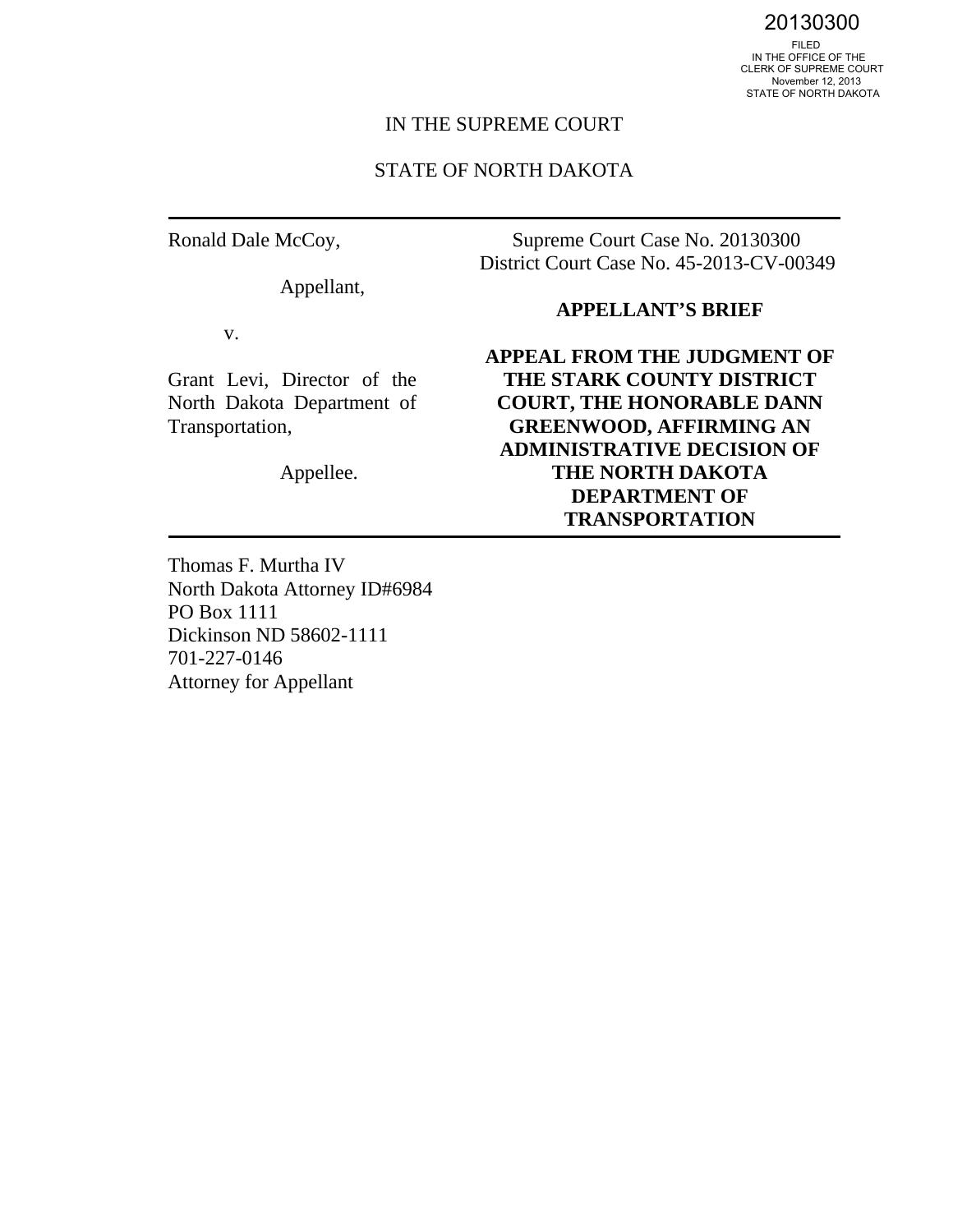## [¶1] **TABLE OF CONTENTS**

| By paragraph |  |
|--------------|--|
|              |  |
|              |  |
|              |  |

Did the Administrative Hearing Officer err in the Conclusions of Law because the breath test taken by law enforcement was a warrantless search and the department failed to establish an exception to the warrant requirement and therefore, the Hearing Officer's decision violated the Appellant's Constitutional rights under the Fourth Amendment of the United States Constitution and Article I Section 8 of the Constitution of the State of North Dakota? See N.D.C.C. § 28-32- 24(3) and § 28-32-46(2).

The Administrative Hearing Officer erred in the Conclusions of Law because the breath test taken by law enforcement was a warrantless search and the department failed to establish an exception to the warrant requirement and therefore, the Hearing Officer's decision violated the Appellant's constitutional rights under the Fourth Amendment of the United States Constitution and Article I Section 8 of the Constitution of the State of North Dakota.

|--|--|--|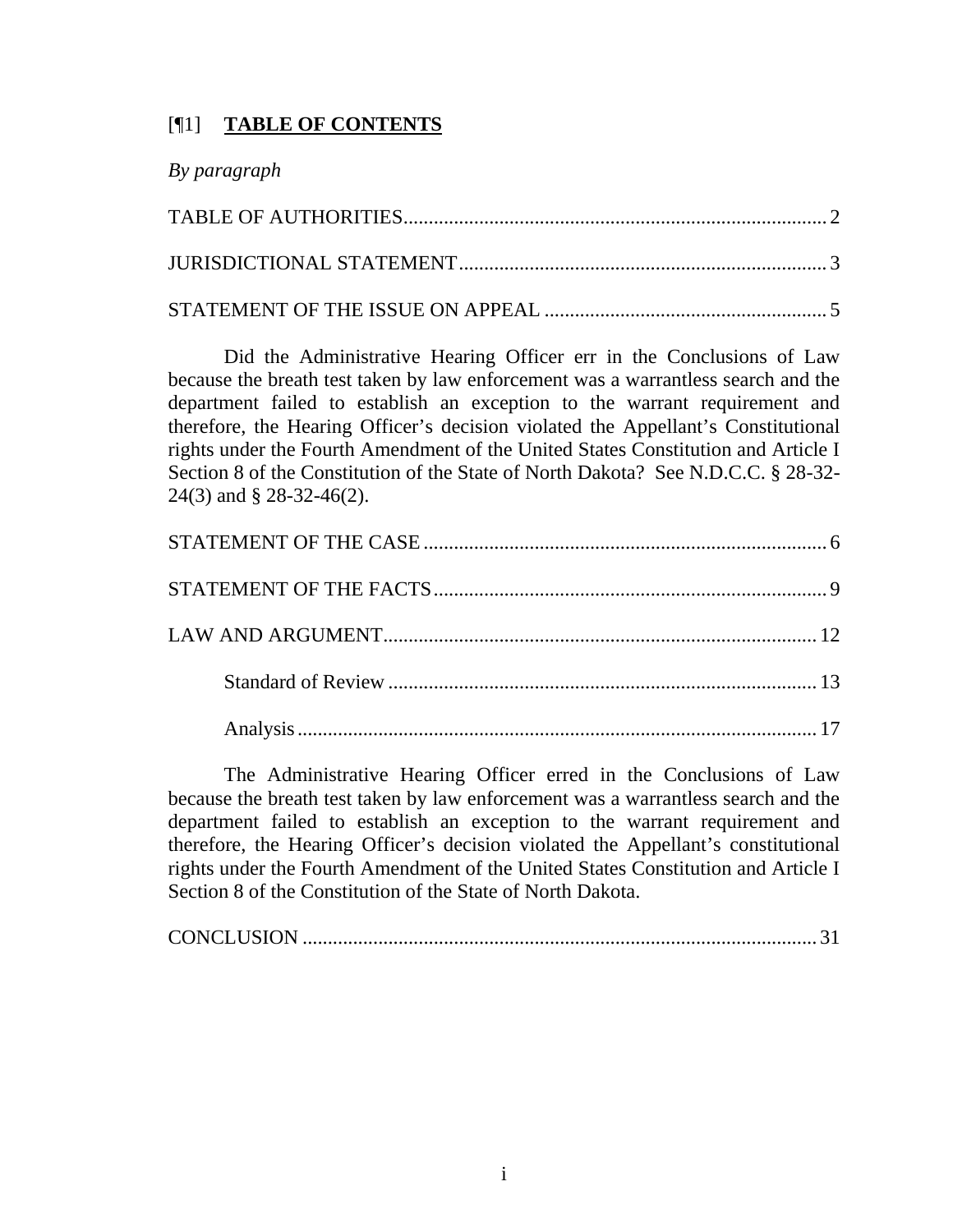# [¶2] **TABLE OF AUTHORITIES**

## **UNITED STATES SUPREME COURT**

| Boyd v. United States,                       |
|----------------------------------------------|
| Bumper v. North Carolina,                    |
| Frost v. R.R. Comm'n,                        |
| Mapp v. Ohio,                                |
| Schneckloth v. Bustamonte,                   |
| Skinner v. Railway Labor Executive' Ass'n,   |
| UNITED STATES DISTRICT COURT                 |
| <b>Burnett v. Municipality of Anchorage,</b> |
| <b>NORTH DAKOTA SUPREME COURT</b>            |
| Bell v. North Dakota Dep't of Transp.,       |
| City of Fargo v. Wonder,                     |
| Landsiedel v. Director Dept. of Transp.,     |
| Richter v. N.D. Dep't of Transp.,            |
| Schaaf v. N.D. Dep't of Transp.,             |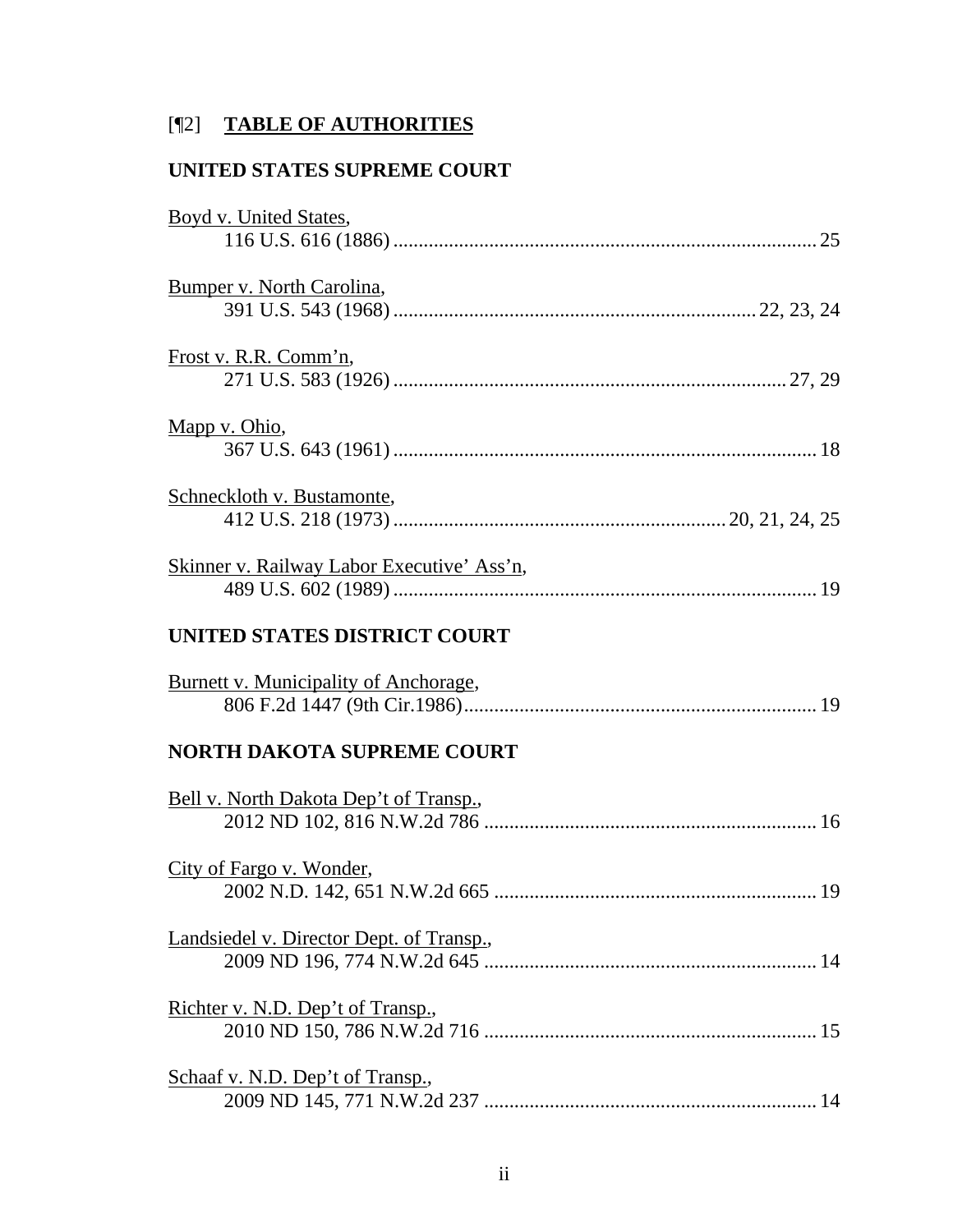| State v. Hayes,                  |
|----------------------------------|
| State v. Manning,                |
| State v. Matthews,               |
| State v. Metzner,                |
| State v. Page,                   |
| <u>State v. Swenningson,</u>     |
| Timm v. State,                   |
| Wetzel v. N.D. Dep't of Transp., |
| <b>ALASKA COURT OF APPEALS</b>   |
| Blank v. State,                  |
| <b>MINNESOTA SUPREME COURT</b>   |
| In re Welfare of J.W.K.,         |
| State v. Dezso,                  |
| PENNSYLVANIA SUPREME COURT       |
| Blair v. Commonwealth,           |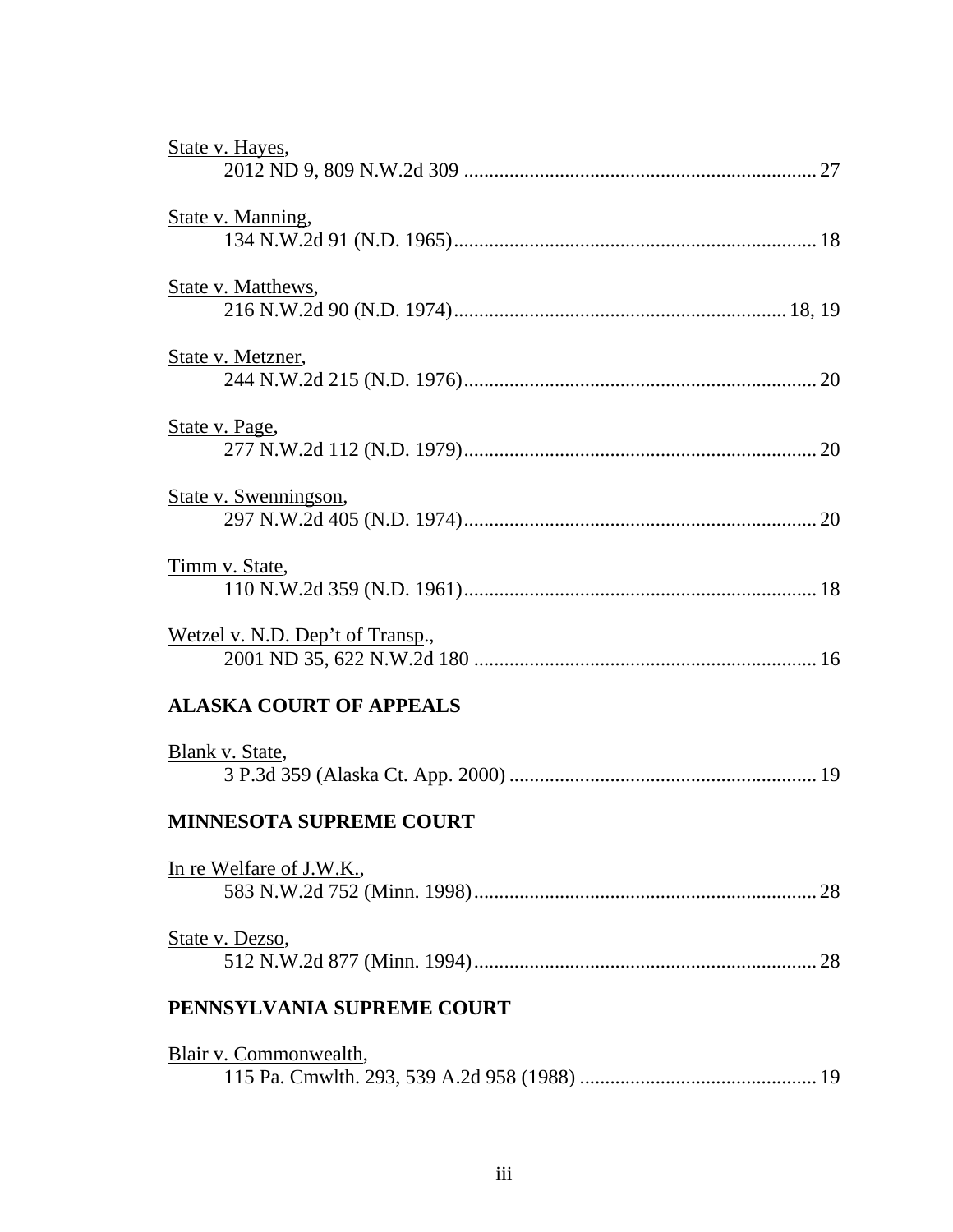# RHODE ISLAND SUPREME COURT

| State v. Locke,                  |
|----------------------------------|
| UNITED STATES CONSTITUTION       |
|                                  |
|                                  |
| <b>NORTH DAKOTA CONSTITUTION</b> |
|                                  |
|                                  |
|                                  |
|                                  |
| <b>NORTH DAKOTA CENTURY CODE</b> |
|                                  |
|                                  |
|                                  |
|                                  |
|                                  |
|                                  |
|                                  |
|                                  |

# NORTH DAKOTA RULES OF APPELLATE PROCEDURE

|--|--|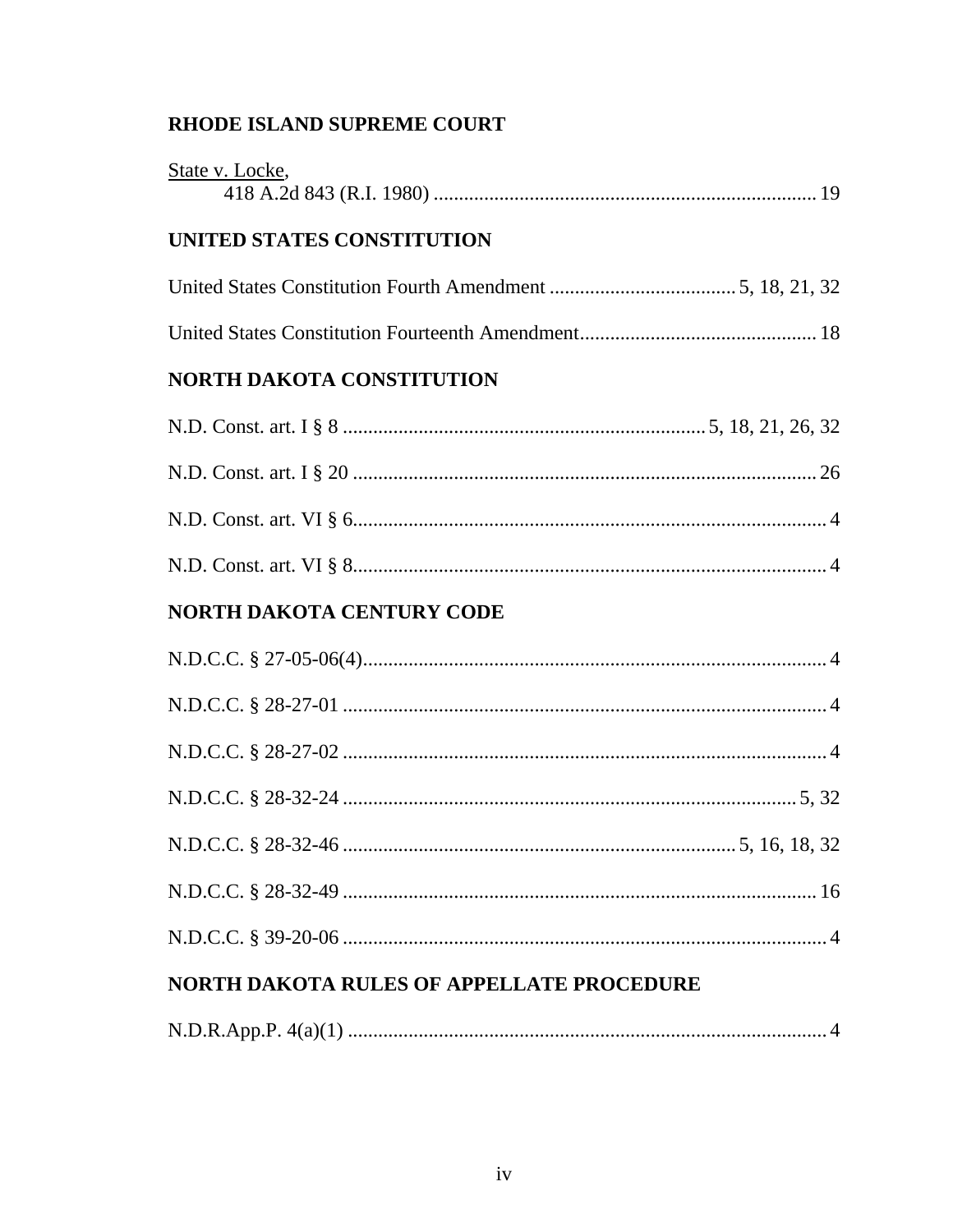## **TREATISES**

|--|--|--|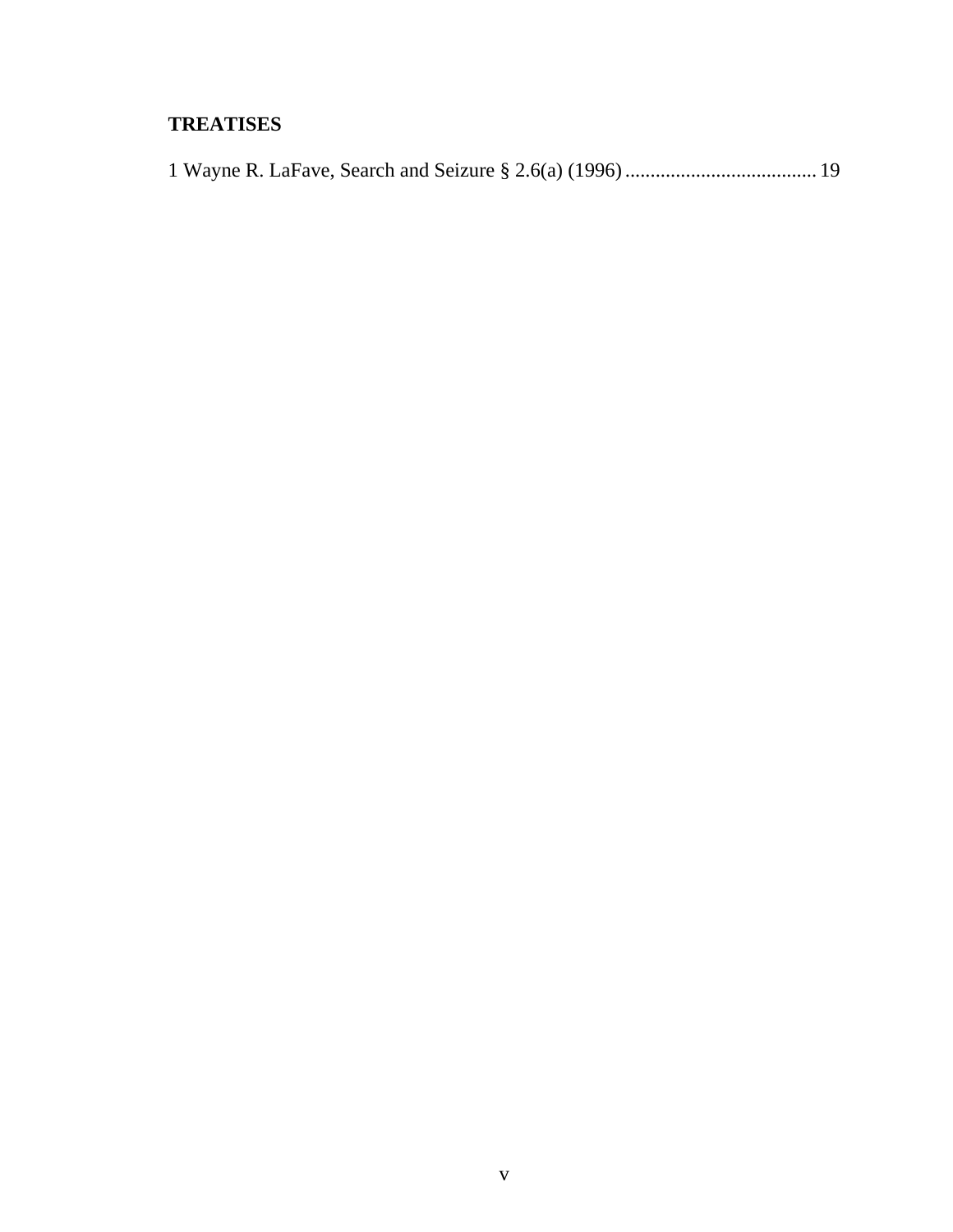#### [¶3] **JURISDICTIONAL STATEMENT**

[¶4] The district court had jurisdiction over this case pursuant to N.D. Const. art. VI § 8, N.D.C.C. § 27-05-06(4) and N.D.C.C. § 39-20-06. This Court has jurisdiction over this appeal under N.D. Const. art. VI § 6, N.D.C.C. § 28-27-01 and N.D.C.C. § 28-27-02. This appeal is timely under N.D.R.App.P. 4(a)(1).

#### [¶5] **STATEMENT OF THE ISSUE ON APPEAL**

**Did the Administrative Hearing Officer err in the Conclusions of Law because the breath test taken by law enforcement was a warrantless search and the department failed to establish an exception to the warrant requirement and therefore, the Hearing Officer's decision violated the Appellant's Constitutional rights under the Fourth Amendment of the United States Constitution and Article I Section 8 of the Constitution of the State of North Dakota? See N.D.C.C. § 28-32-24(3) and § 28-32-46(2).**

#### [¶6] **STATEMENT OF THE CASE**

[¶7] Appellant, Ronald Dale McCoy, appeals from the North Dakota Department of Transportation's April 18, 2013 decision suspending his North Dakota driving privileges for 180 days, and the District Court's July 11, 2013 Memorandum and August 1, 2013 Judgment affirming that decision. Appendix 4, 8, 19.

[¶8] The Appellant, Mr. McCoy, argues that the Department erred when it suspended his driving privileges based on the results of a warrantless search. Because the Department failed to establish an exception to the warrant requirement its decision to suspend Mr. McCoy's North Dakota driving privileges for 180 days should be reversed.

1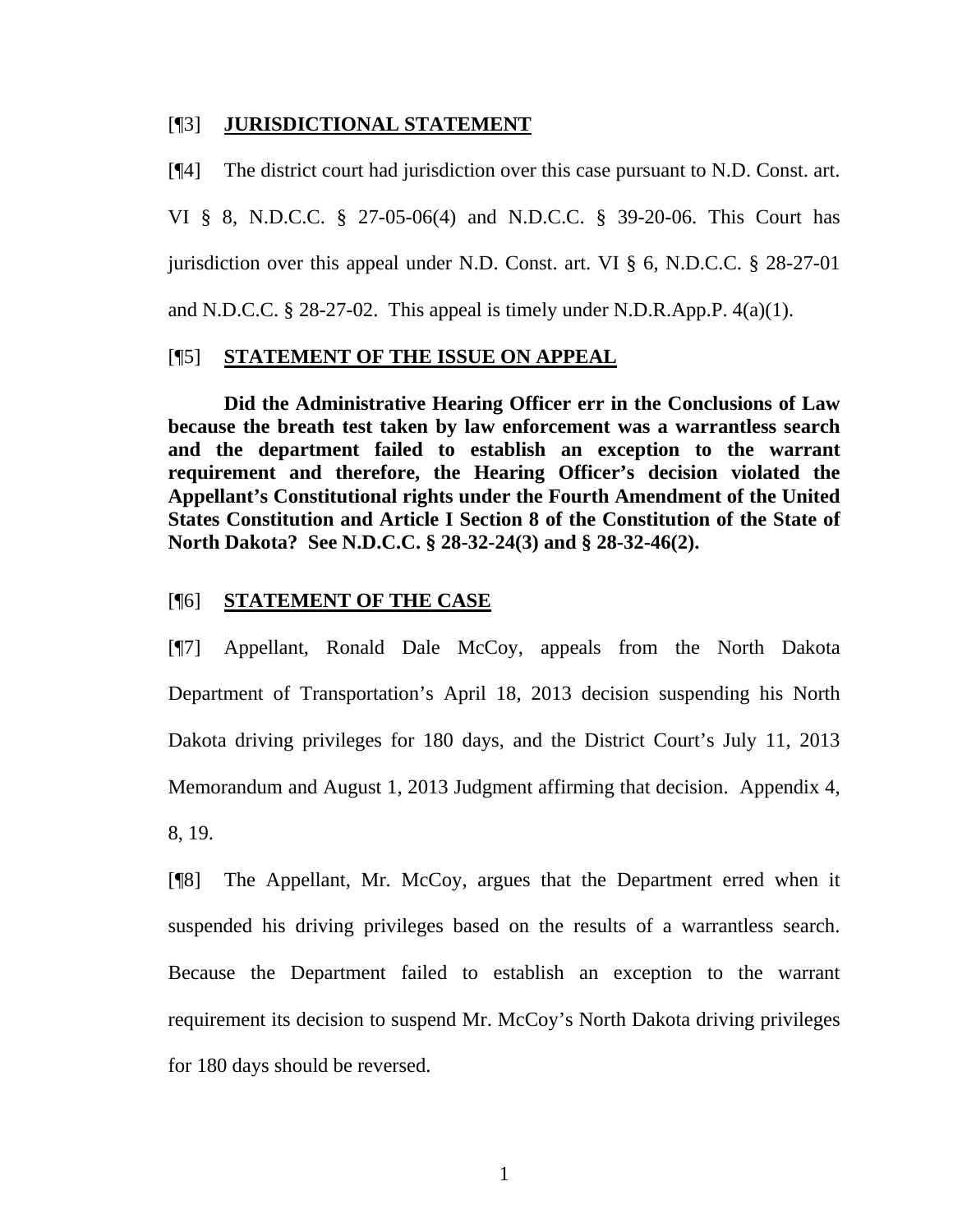#### [¶9] **STATEMENT OF THE FACTS**

[¶10] On March 24, 2013, law enforcement stopped the vehicle being driven by Mr. McCoy. Transcript page 4, line 3 to page 5 line 2 (T. 4:3 to 5:2). After conducting field sobriety tests law enforcement arrested Mr. McCoy for DUI. T. 14:8-11). After being arrested, placed in handcuffs and then transported to the law enforcement center, law enforcement read the North Dakota implied consent advisory to Mr. McCoy and asked him to take a breath test. T. 14:10-20. Mr. McCoy agreed to take the test offered. T. 14:20; 33:22 to 34:1.

[¶11] Law enforcement made no attempt to obtain a search warrant. T. 34:4-7.

#### [¶12] **LAW AND ARGUMENT**

### [¶13] **Standard of Review**

[¶14] "The [North Dakota Department of Transportation's] authority to suspend driving privileges is governed by statute, and the Department must meet basic and mandatory statutory requirements to have the authority to suspend driving privileges. Schaaf v. N.D. Dep't of Transp., 2009 ND 145, ¶ 9, 771 N.W.2d 237." Landsiedel v. Director Dept. of Transp., 2009 ND 196 ¶6, 774 N.W.2d 645, 647.

[¶15] "[R]eview of an administrative agency's suspension of a driver's license is governed by the Administrative Agencies Practice Act, N.D.C.C. ch. 28–32." Richter v. N.D. Dep't of Transp., 2010 ND 150, ¶ 6, 786 N.W.2d 716.

[¶16] The North Dakota Supreme Court exercises

limited review of the administrative revocation of driving privileges under the Administrative Agencies Practice Act, N.D.C.C. ch. 28-32. Wetzel v. N.D. Dep't of Transp., 2001 ND 35, ¶ 9, 622 N.W.2d 180.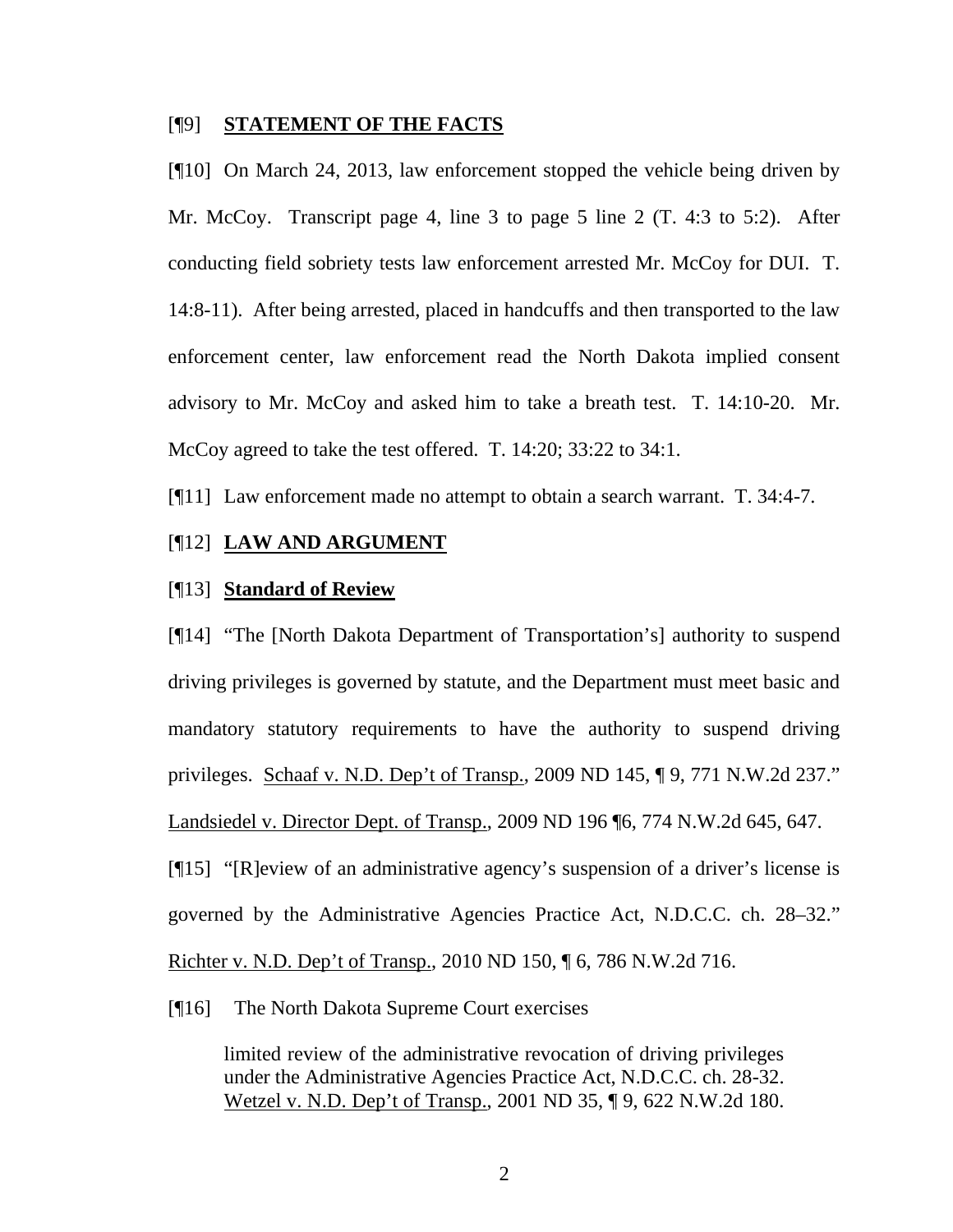[The North Dakota Supreme Court's] standard of review is the same standard applied by the district court. N.D.C.C. § 28-32-49. [The court] must affirm the administrative agency's decision unless:

- 1. The order is not in accordance with the law.
- 2. The order is in violation of the constitutional rights of the appellant.
- 3. The provisions of this chapter have not been complied with in the proceedings before the agency.
- 4. The rules or procedure of the agency have not afforded the appellant a fair hearing.
- 5. The findings of fact made by the agency are not supported by a preponderance of the evidence.
- 6. The conclusions of law and order of the agency are not supported by its findings of fact.
- 7. The findings of fact made by the agency do not sufficiently address the evidence presented to the agency by the appellant.
- 8. The conclusions of law and order of the agency do not sufficiently explain the agency's rationale for not adopting any contrary recommendations by a hearing officer or an administrative law judge. N.D.C.C. § 28- 32-46.

Bell v. North Dakota Dep't of Transp., 2012 ND 102 ¶8, 816 N.W.2d 786.

## [¶17] **Analysis**

**The Administrative Hearing Officer erred in the Conclusions of Law because the breath test taken by law enforcement was a warrantless search and the department failed to establish an exception to the warrant requirement and therefore, the Hearing Officer's decision violated the Appellant's constitutional rights under the Fourth Amendment of the United States Constitution and Article I Section 8 of the Constitution of the State of North Dakota.** 

[¶18] "[E]ver since Mapp v. Ohio, 367 U.S. 643, 81 S.Ct. 1684, 6 L.Ed.2d 1081

(1961), evidence obtained by search and seizure violative of the Fourth Amendment is, by virtue of the Due Process Clause of the Fourteenth Amendment, inadmissible in State courts. State v. Manning, 134 N.W.2d 91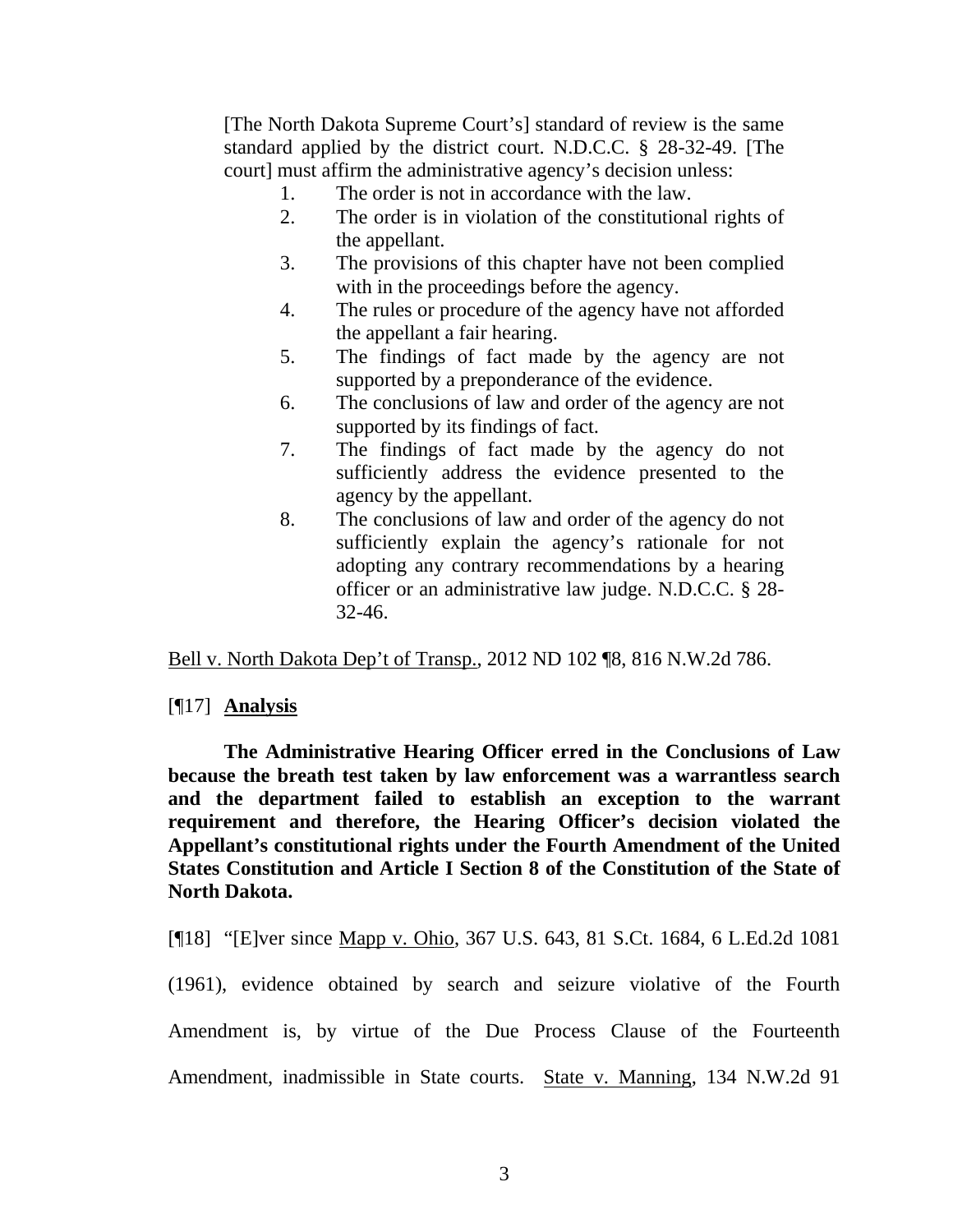(N.D. 1965)." State v. Matthews, 216 N.W.2d 90, 99 (N.D. 1974). Because Mr. McCoy's breath test result was obtained without a warrant and in the absence of any valid exception to the warrant requirement of the Fourth Amendment to the United States Constitution or Article I Section 8 of the Constitution of the State of North Dakota the order suspending Mr. McCoy's driving privileges that relies on that breath test result violates Mr. McCoy's constitutional rights and should be rescinded. See N.D.C.C. § 28-32-46; but see Timm v. State, 110 N.W.2d 359, 362 (N.D. 1961)("[S]tatutes may be enacted which declare that the use of the public highways by any person shall be deemed the equivalent of an affirmative consent to a chemical test . . . subject to the other provisions of the statute.").

[¶19] "[I]t is well-settled that administration of a breath test to determine alcohol consumption is a search. See, e.g., Skinner v. Railway Labor Executive' Ass'n, 489 U.S. 602, 616-17, 109 S.Ct. 1402, 103 L.Ed.2d 639 (1989); Burnett v. Municipality of Anchorage, 806 F.2d 1447, 1449 (9th Cir.1986); Blank v. State, 3 P.3d 359, 366 (Alaska Ct. App. 2000); Blair v. Commonwealth, 115 Pa. Cmwlth. 293, 539 A.2d 958, 960 (1988); State v. Locke, 418 A.2d 843, 846-47 (R.I. 1980); 1 Wayne R. LaFave, Search and Seizure § 2.6(a) (1996)." City of Fargo v. Wonder, 2002 N.D. 142, ¶19, 651 N.W.2d 665, 670. Because the taking of a breath sample is a search, law enforcement must obtain a search warrant or meet an exception to the search warrant requirement. See Matthews at 99.

[¶20] One of the exceptions to the warrant requirement is that the person consented to the search. State v. Swenningson, 297 N.W.2d 405 (N.D. 1974).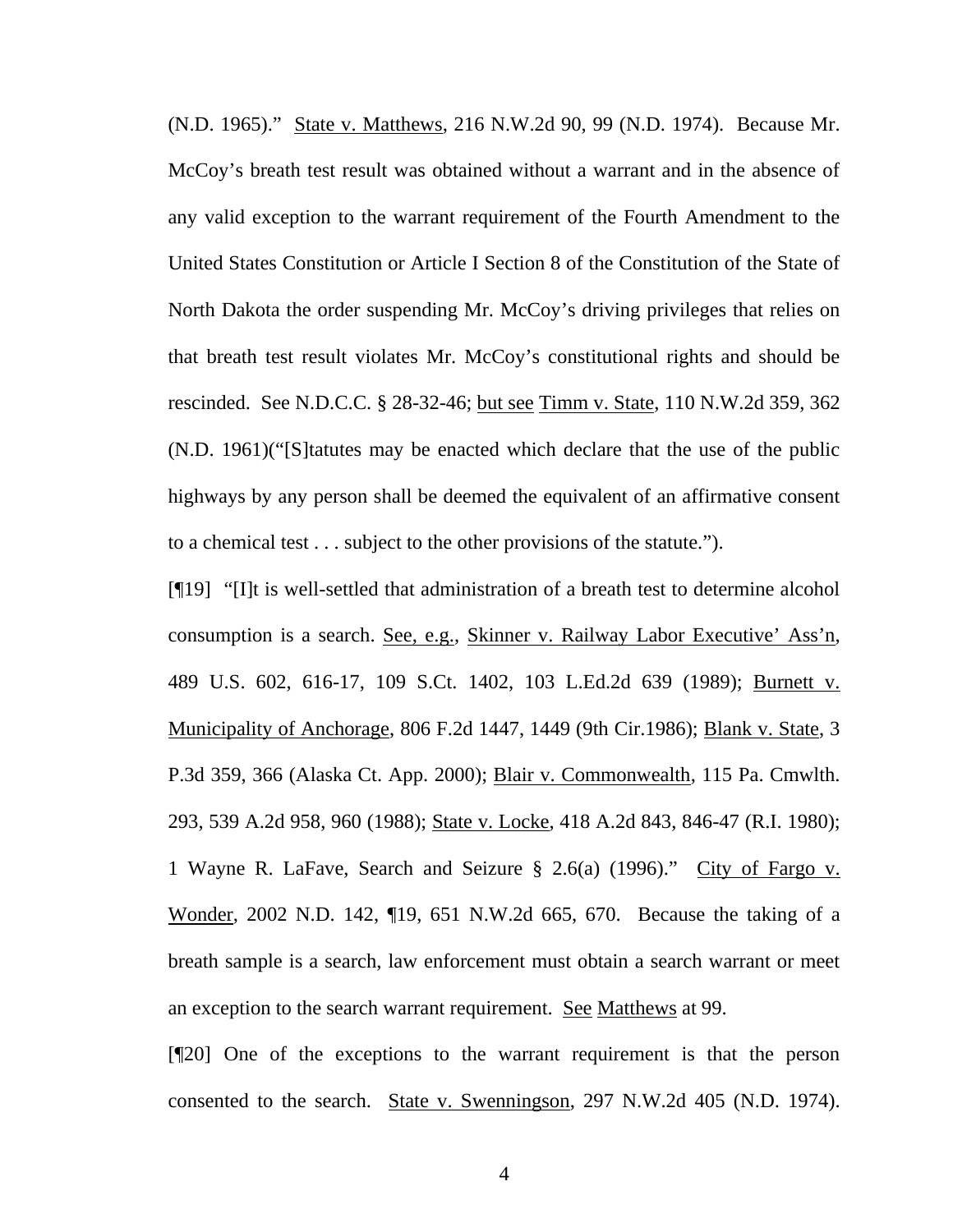The Fourth Amendment requires that consent to a search be voluntary. Schneckloth v. Bustamonte, 412 U.S. 218, 93 S.Ct. 2041, 36 L.Ed.2d 854 (1973); State v. Page, 277 N.W.2d 112 (N.D. 1979). To determine what constitutes "voluntary consent" the court considers the totality of the circumstances at the time that consent was given. State v. Metzner, 244 N.W.2d 215 (N.D. 1976). Consent must be the product of an essentially free and unconstrained choice; it cannot be the product of coercion. Schneckloth v. Bustamonte, 412 U.S. 218, 93 S.Ct. 2041, 36 L.Ed.2d 854 (1973).

[¶21] The facts of this case demonstrate that Mr. McCoy was coerced into giving his consent by the reading of the Implied Consent Advisory. Essentially, Mr. McCoy was allowed the privilege to drive in return for the surrender of his rights under the Fourth Amendment of the United States Constitution and Article I Section 8 of the North Dakota Constitution. Consent is voluntary if it is "the product of an essentially free and unconstrained choice by its maker, rather than the product of duress or coercion, express or implied." Schneckloth, 412 U.S. at 222. Mr. McCoy was not presented a free and unconstrained choice when he was threatened with the loss of his driving privileges if he refused to consent to a warrantless search.

[¶22] The State cannot prove consent simply by showing an individual acquiesced to a claim of lawful authority or submitted to a show of force. Bumper v. North Carolina, 391 U.S. 543, 548 (1968). Fourth Amendment consent does not lie where the police claim to have a right to the result. Bumper at 550. In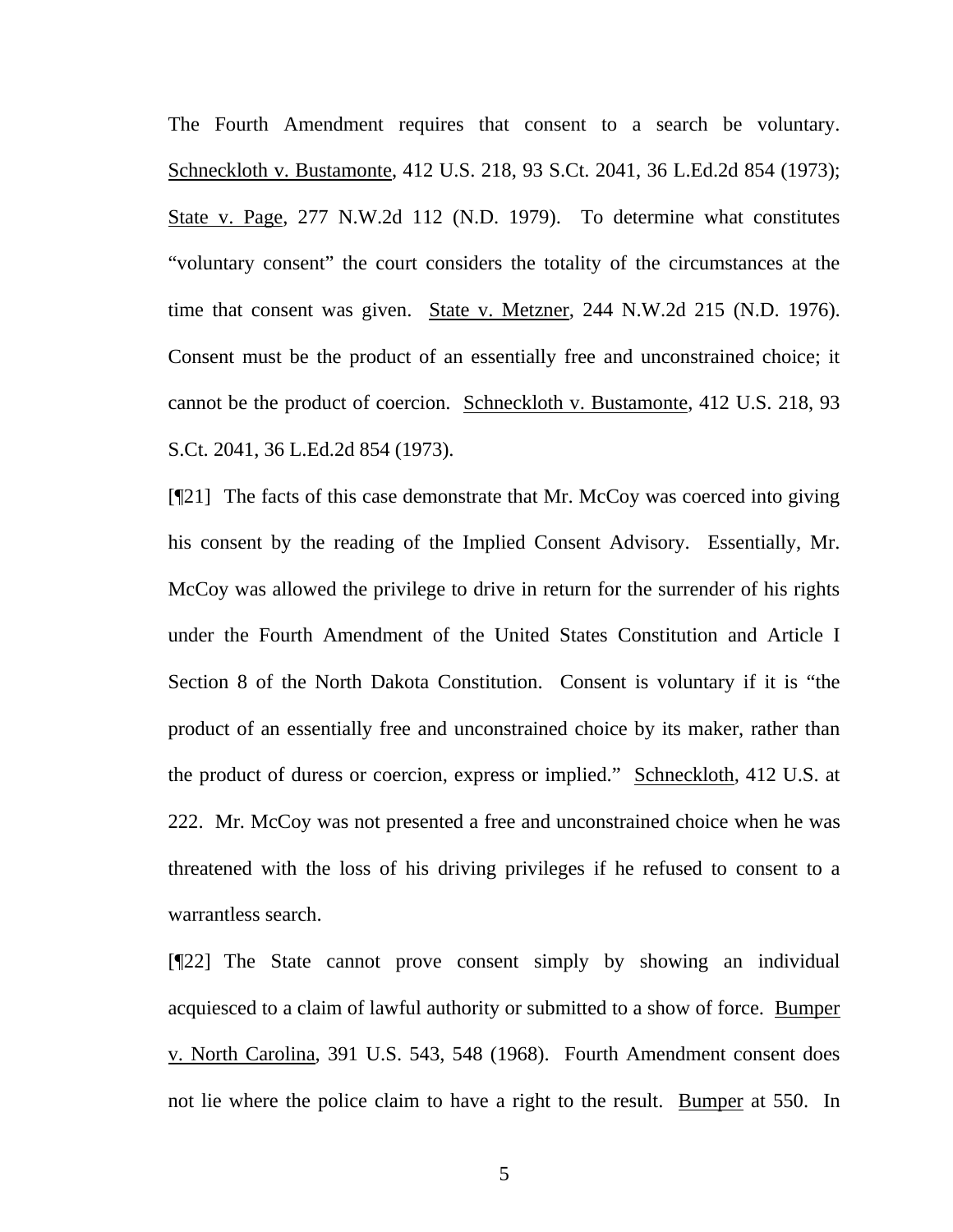Bumper, the police showed up at the defendant's home with a search warrant, and upon showing it to the defendant's grandmother, she consented to allow them to search the defendant's home. The Court in Bumper said:

[¶23] One is not held to have consented to the search of his premises where it is accomplished pursuant to an apparently valid search warrant. On the contrary, the legal effect is that consent is on the basis of such a warrant and his permission is construed as an intention to abide by the law and not resist the search under the warrant rather than an invitation to search.

One who, upon the command of an officer authorized to enter and search and seize by search warrant, opens the door to the officer and acquiesces in obedience to such a request, no matter by what language used in such acquiescence, is but showing a regard for the supremacy of the law . . .. The presentation of a search warrant to those in charge at the place to be searched, by one authorized to serve it, is tinged with coercion, and submission thereto cannot be considered an invitation that would waive the constitutional right against unreasonable searches and seizures, but rather is to be considered a submission to the law. (Citations omitted).

Bumper at 549, fn. 14.

[¶24] Under these rules, the State has the burden to prove that consent was freely and voluntarily given. Bumper, 391 U.S. at 548. To do so, the State must prove that Mr. McCoy's performance of the test was not the product of submission to the officer's legal authority. Id. To make that determination, the court must examine the totality of circumstances that led to Mr. McCoy performing the test. Schneckloth, 412 U.S. at 224-27. Under these circumstances, the State cannot prove that Mr. McCoy freely and voluntarily consented to what would otherwise be an unconstitutional warrantless search. Consent under the threat of losing your driving privileges is not free and voluntary consent.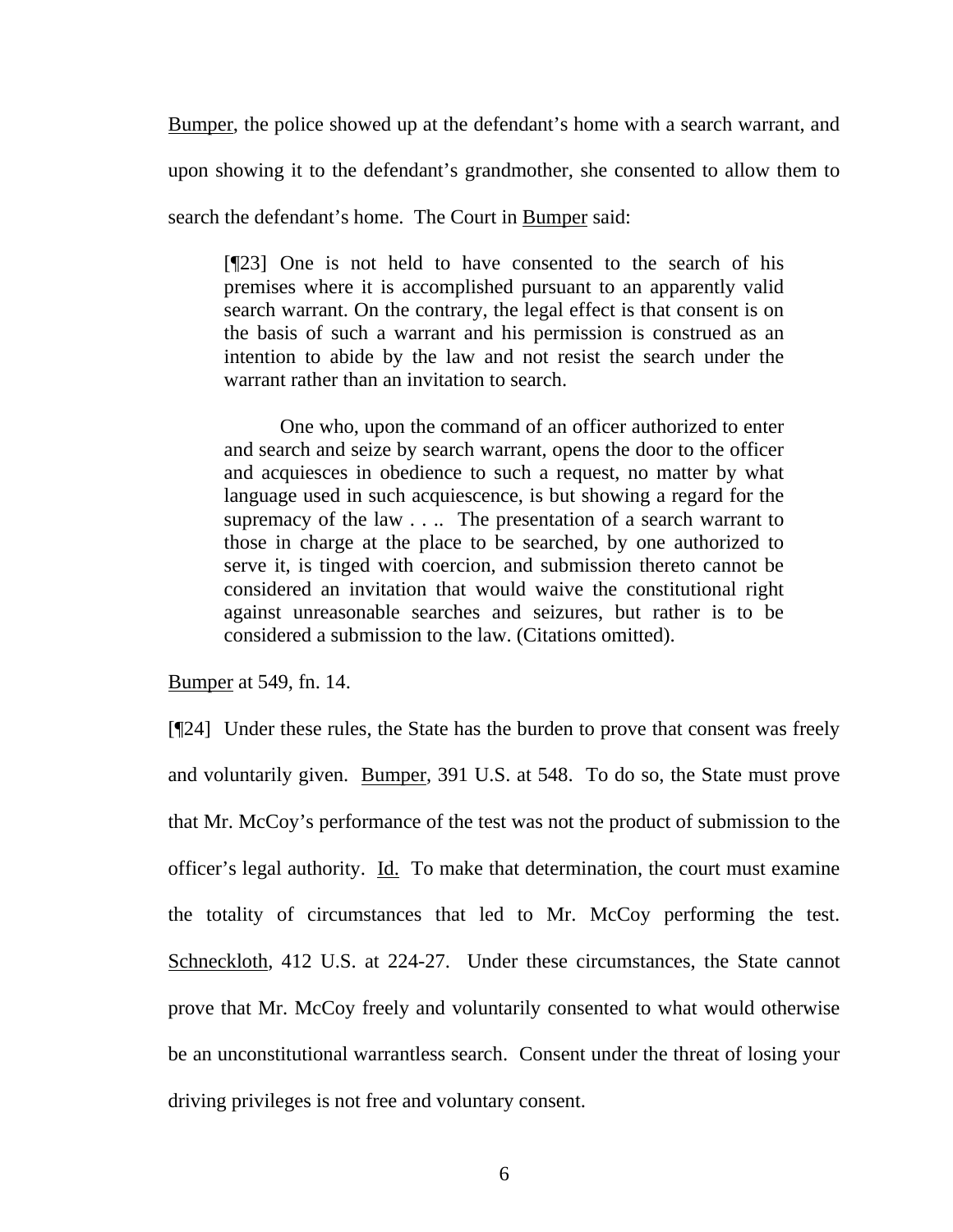[¶25] In Schneckloth, the United States Supreme Court warned us about the consequences of attempting to bypass constitutional commands by creating or

relying on a legal fiction when it wrote that

the Fourth and Fourteenth Amendments require that a consent not be coerced, by explicit or implicit means, by implied threat or covert force. For, no matter how subtly the coercion was applied, the resulting 'consent' would be no more than a pretext for the unjustified police intrusion against which the Fourth Amendment is directed. In the words of the classic admonition in Boyd v. United States, 116 U.S. 616, 635, 6 S.Ct. 524, 535, 29 L.Ed. 746:

'It may be that it is the obnoxious thing in its mildest and least repulsive form; but illegitimate and unconstitutional practices get their first footing in that way, namely, by silent approaches and slight deviations from legal modes of procedure. This can only be obviated by adhering to the rule that constitutional provisions for the security of person and property should be liberally construed. A close and literal construction deprives them of half their efficacy, and leads to gradual depreciation of the right, as if it consisted more in sound than in substance. It is the duty of courts to be watchful for the constitutional rights of the citizen, and against any stealthy encroachments thereon.'

Schneckloth v. Bustamonte, 412 U.S. at 228 – 29.

[¶26] North Dakota's "implied consent" law cannot substitute for the consent necessary for a valid exception to the warrant requirement. Article I, Section 20 of the North Dakota Constitution specifically states that "[t]o guard against transgressions of the high powers which we have delegated, we declare that everything in this Article [Article I] is excepted out of the general powers of government and shall forever remain inviolate." Therefore, the legislature cannot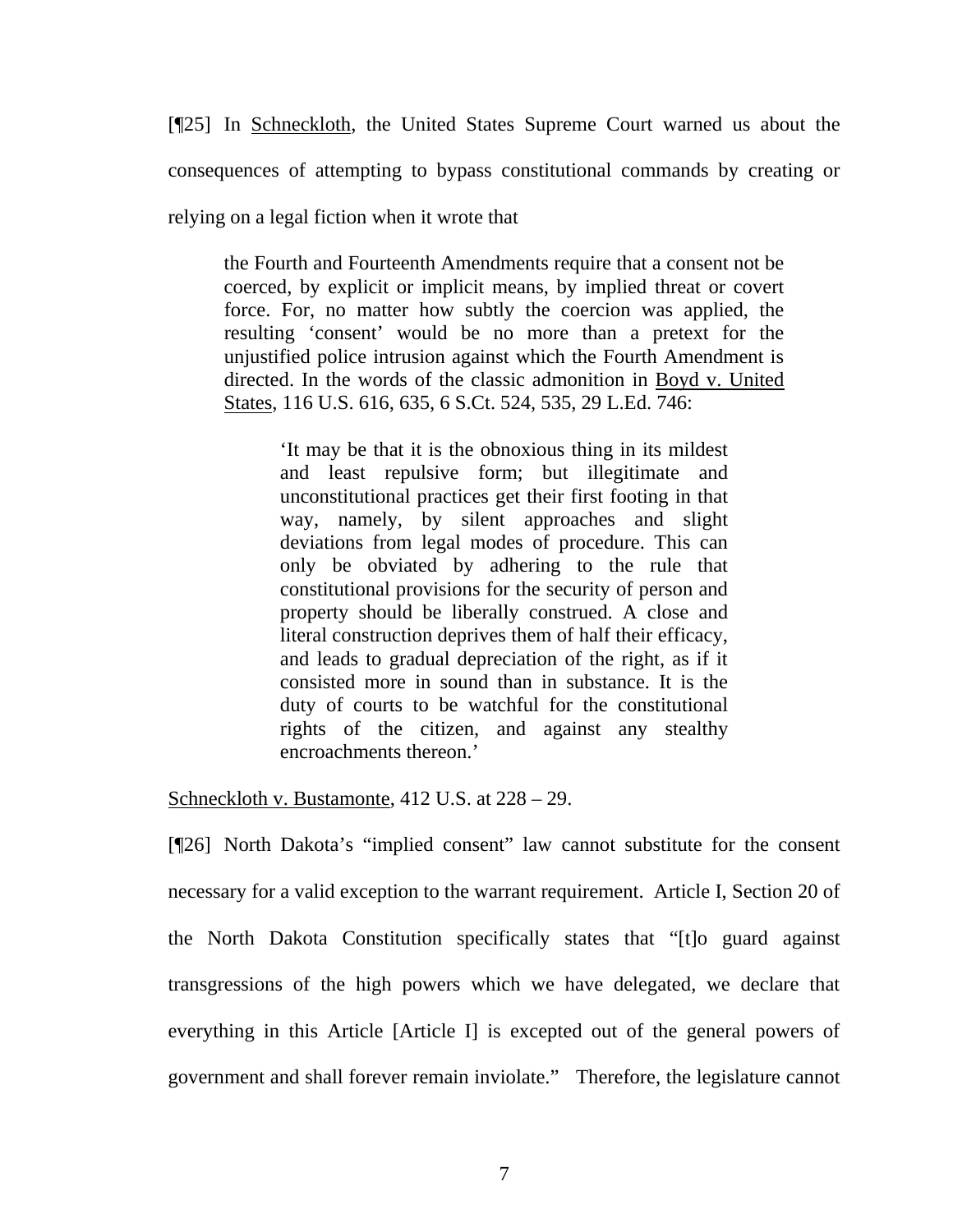dispense with the warrant and reasonableness requirements of Article I, Section 8 in favor of the department's expeditions regulation of driving privileges.

[¶27] For an analogous example take the case of State v. Hayes, 2012 ND 9, ¶39, 809 N.W.2d 309. In that case

Hayes had two choices when confronted by the officers asking whether they could search her residence: consent to a warrantless search or violate her release conditions and be subject to an arrest warrant for failing to comply with the district court's order. Consent based upon duress or coercion is not voluntary. Id. Under the circumstances, Hayes did not provide voluntary consent to search 210 Adams Street.

At the time of Mr. McCoy's arrest refusal to test was not a crime. However Mr. McCoy was faced with a similar circumstance; that being consent to a warrantless search or lose the privilege to drive. As in Hayes Mr. McCoy did not provide voluntary consent to search.

[¶28] The United States Supreme Court has established that a State-created privilege "cannot be made to depend upon the surrender of a right created and guaranteed by the federal Constitution." Frost v. R.R. Comm'n, 271 U.S. 583, 596, 46 S. Ct. 605, 608, 70 L. Ed. 1101 (1926). Because chemical testing under North Dakota's implied-consent law constitutes a "search" within the meaning of the Fourth Amendment, any consent to be searched that is obtained "must be received, not extracted." State v. Dezso, 512 N.W.2d 877, 880 (Minn. 1994); see also In re Welfare of J.W.K., 583 N.W.2d 752, 755 (Minn. 1998) (applying Fourth Amendment protections to physical act of drawing blood and medical data obtained from subsequent chemical analysis).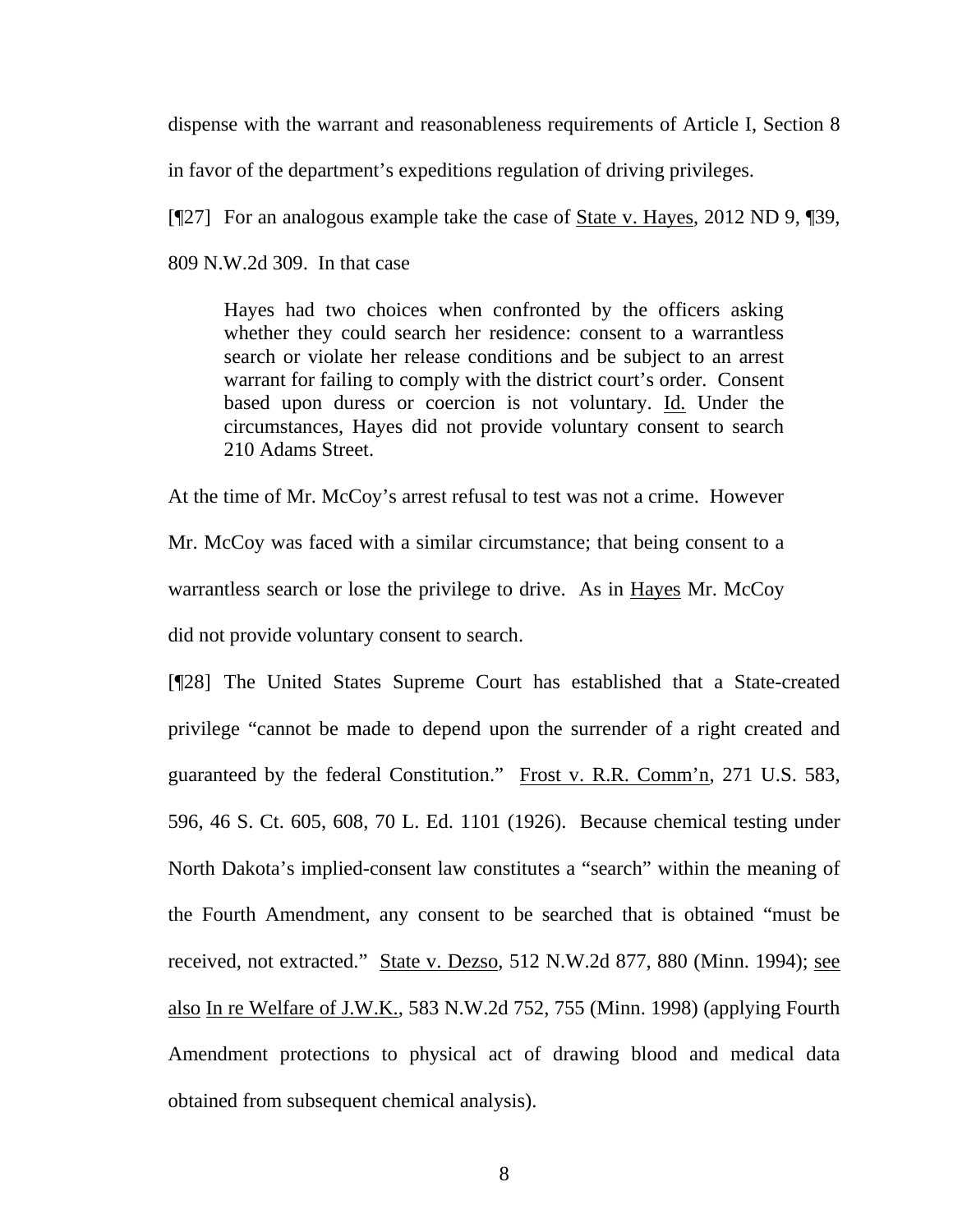[¶29] The Frost Court had long ago written the rationale behind this doctrine of unconstitutional conditions. They wrote:

[A]s a general rule, the state, having the power to deny a privilege altogether, may grant it upon such conditions as it sees fit to impose. But the power of the state in that respect is not unlimited, and one of the limitations is that it may not impose conditions which require the relinquishment of constitutional rights. If the state may compel the surrender of one constitutional right as a condition of its favor, it may, in like manner, compel a surrender of all. It is inconceivable that guaranties embedded in the Constitution \* \* \* may thus be manipulated out of existence.

Frost v. Railroad Comm'n, 271 U.S. 583, 593-94 (1926).

[¶30] The doctrine of unconstitutional conditions applies as well in North Dakota and therefore Mr. McCoy should not have to relinquish a Constitutional Right in order to obtain the privilege to drive. But North Dakota's implied consent law does just that by conditioning the grant of the privilege to drive upon a driver's surrender of his Constitutional right to be secure against unreasonable searches by requiring that the driver submit to a chemical test without a warrant.

#### [¶31] **CONCLUSION**

[¶32] Mr. McCoy's test result was obtained in violation of the Fourth Amendment of the United States Constitution and Article I Section 8 of the Constitution of the State of North Dakota because it was obtained without a warrant and without an exception to the warrant requirement. Absent a valid exception to the warrant requirement the Department's reliance on that test result would make its order unconstitutional and therefore that order should be rescinded. See N.D.C.C. § 28-32-24(3) and § 28-32-46(2)("[T]he court must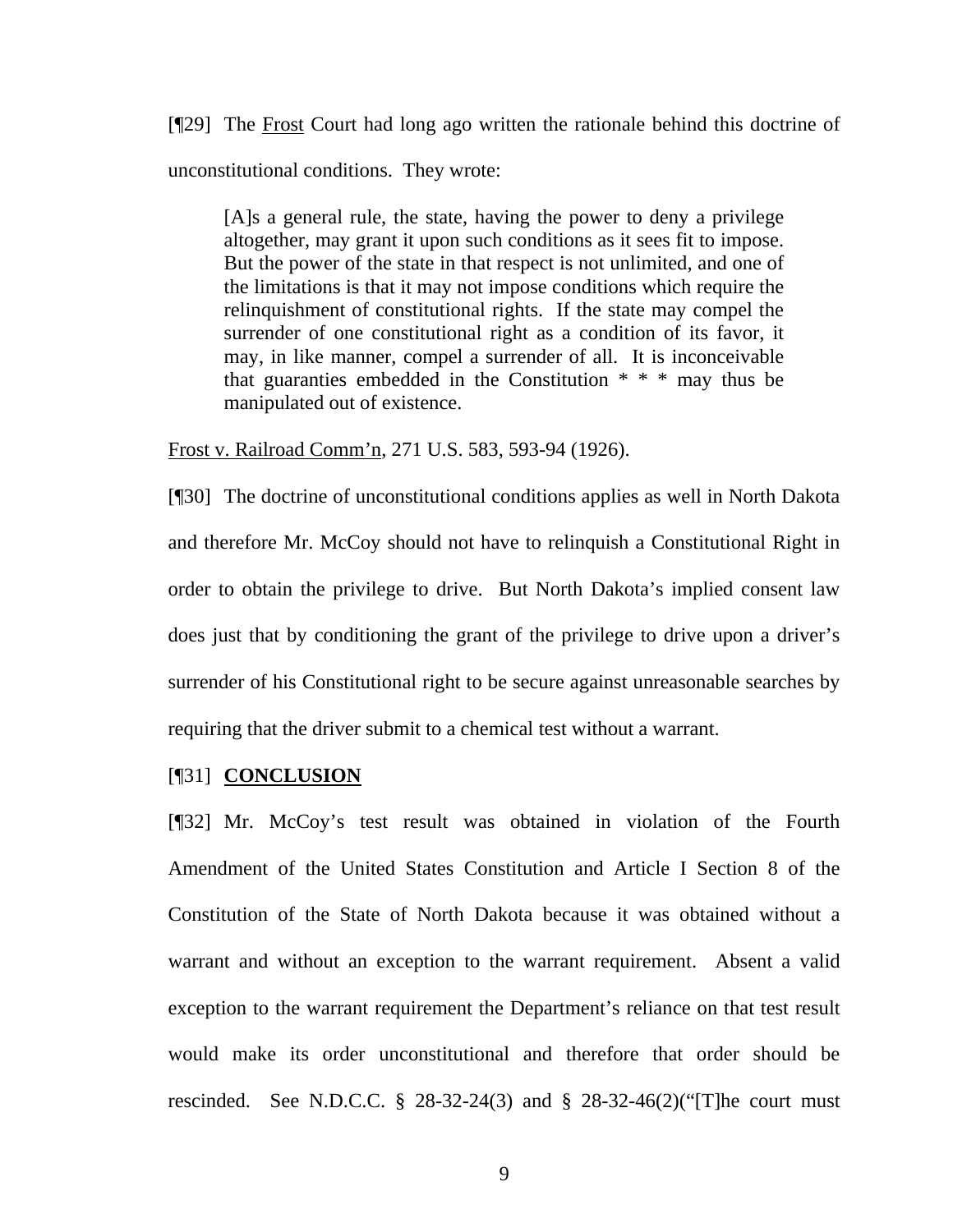affirm the order of the agency unless it finds that . . . [t]he order is in violation of the constitutional rights of the appellant.").

[¶33] Based on the foregoing arguments and law Mr. McCoy respectfully requests that the District Court reverse the Department's suspension of his North Dakota driving privileges for 180 days.

Dated: November 12, 2012 /s/ Thomas F. Murtha IV Thomas F. Murtha IV(ID #06984) 135 Sims, Suite 217 PO Box 1111 Dickinson, ND 58602-1111 Telephone: (701) 227-0146 Attorney for Appellant